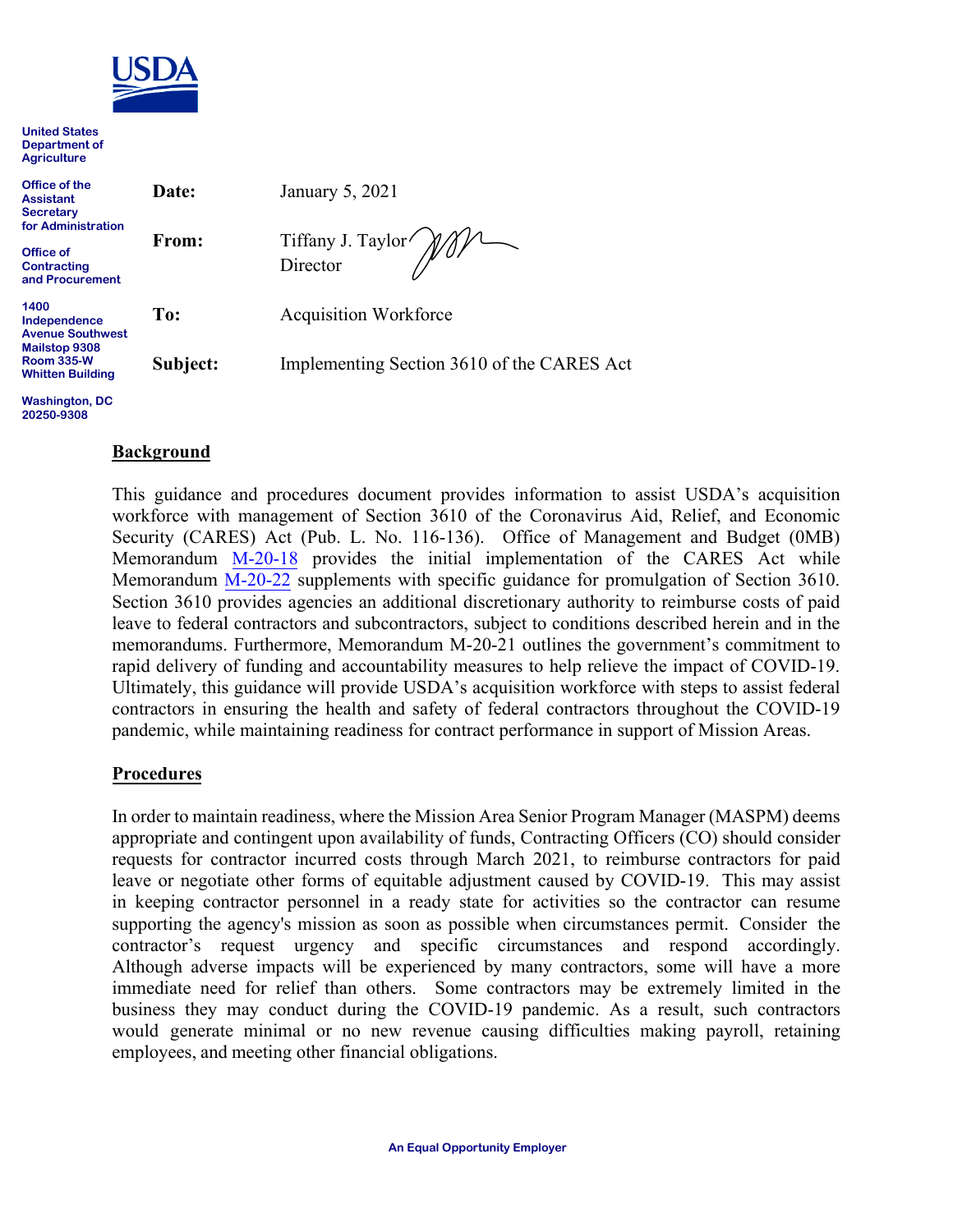For each contractor reimbursement request, the acquisition workforce and the supervisory chain, as appropriate, should ensure compliance with the following:

### **1. How is the decision made to reimburse?**

Prior to use of any "funds made available to the agency" by Congress to modify applicable contracts of all types and reimburse contractors for workers' lost time, not otherwise reimbursable, through March 2021, COs in coordination with contracting officer representatives (COR)/program offices(PO) must consider the following alternative solutions to assist contractors and ensure best use of Government funds:

- A. Delivery schedule extensions, option extensions, and contract extensions as other means to ensure continuation of a robust industry supply base.
- B. Delivery schedule extensions may be combined with progress payments to increase immediate cash flow.
- C. Other contract extensions may provide the contractor with additional support for their banking institutions to improve loan terms and increase cash flow.
- D. Use accelerated payments to small business contractors and subcontractors to pay eligible contractors within 15 days of an approved invoice as opposed to 30 days, see USDA's related Class [Deviation.](https://www.dm.usda.gov/procurement/policy/FARClassDeviations.htm)

#### **2. Other Items to be considered:**

Ensure the contractor cannot perform work on a government-owned, government-leased, contractor-owned, or contractor-leased facility or site approved by USDA for contract performance due to pandemic-related closures or other restrictions; and the contractor is unable to telework because their job duties cannot be performed remotely. Lost time includes the contractor providing leave to its employees or subcontractor employees "to maintain a ready state, including to protect the life and safety of Government and contractor personnel," which include, but are not limited to, quarantining, social distancing, or other COVID-19 related interruptions, as discussed in Memorandum M-20-18.

In addition to the aforementioned considerations, COs in collaboration with the COR/PO should also, at a minimum, contemplate the following:

- A. Whether the service is able to be recovered and the funds will expire if the contract is descoped.
- B. If there are deliverables that are outstanding which will still need to be completed within the fixed contract price (or if not, are the funds available).

### **3. Who makes the decision to reimburse?**

Contracting Officers in collaboration with the COR/PO may make the decision. However if the decision is made to deny the request for reimbursement, MASPM,

on a non-delegable basis, may issue a determination identifying program(s) otherwise within the scope of and covered by Section 3610 for which the MASPM determines is not in the interest of the Government to exercise the discretionary authority of Section 3610 and the associated rationale. The MASPM shall notify their MASCO and Chief Operating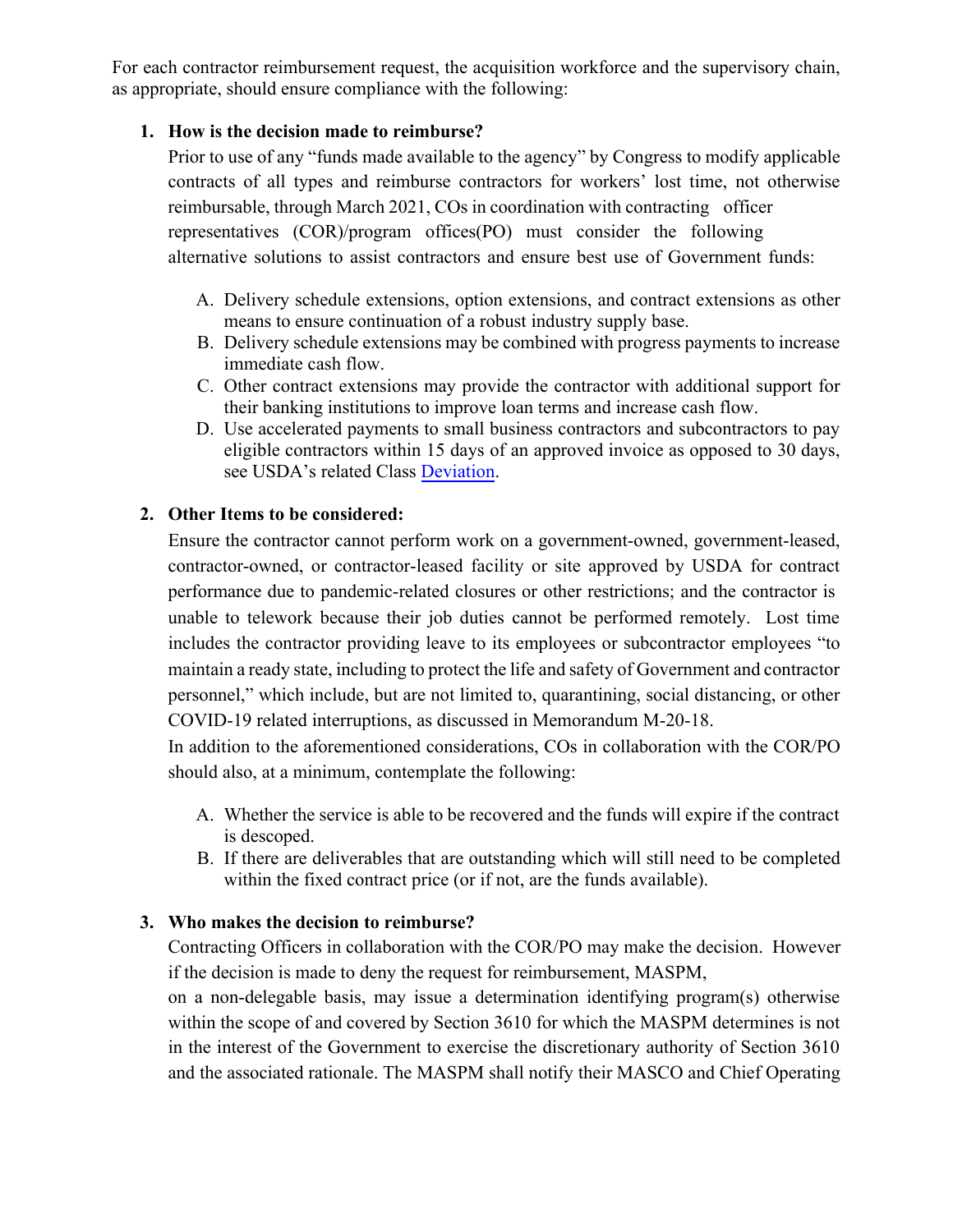Officer of any such determination. The CARES Act does not allocate or provide any specific funding for this authority. Therefore, USDA's mission capability could be impacted if this authority is exercised. The authority for paid leave reimbursement can only be used if the funding has been certified.

#### **4. What can be reimbursed?**

For fixed price contracts, only the hours the contractor pays its employees or subcontractors not able to perform their functions due to COVID-19 related restrictions are eligible for reimbursement requests, provided the work cannot be performed remotely or via telework. Where practicable, it shall not include profit or fees or exceed the applicable rate. Requests are at the minimum applicable contract billing rates (not to exceed an average of 40 hours per week) of any paid leave, including sick leave, a contractor provides to keep its employees or subcontractors in a ready state through March 2021. Other forms of compensation, if applicable, must be documented by the contractor and deducted. Whether to reimburse, and how much to reimburse, are at the sole and absolute discretion of USDA.

# **5. What are the other relief methods?**

Some contractors may receive compensation from other provisions of the CARES Act, or other COVID-19 relief scenarios, including tax credits, credits listed in division G of the Families First Coronavirus Response Act (Pub. L. 116–127), etc. and COs must avoid duplication of payments. For example, the Paycheck Protection Program (PPP) established pursuant to Sections 1102 and 1106 of the CARES Act may provide, in some cases, a direct means for small business contractors to obtain relief. A small business contractor that is sheltering-in-place and unable to telework could use the PPP to pay its employees and then have the PPP loan forgiven, pursuant to the criteria established in the interim rule published by the Small Business Administration. In this and similar examples the contractor must appropriately deduct other relief from the amount of reimbursement they are requesting from USDA.

Contracting Officers should work with contractors to understand how they plan to use the COVID-19 relief provisions and encourage contractors to use existing contract terms or the relief provisions available to them in response to COVID-19. Additionally, contractors must document any other relief claimed or received stemming from COVID-19, including an affirmation that the contractor has not or will not pursue reimbursement for the same costs accounted for under their request, to support their requests for reimbursement under Section 3610.

### **6. How should the amount of contract relief be determined?**

If USDA has determined the use of reimbursement for paid leave is in the best interest of the Government, the CO will need to negotiate equitable adjustments due to the impact of COVID-19. Contracting Officers should obtain contractor documentation supporting any claimed costs, including claimed leave costs for their employees, with appropriate documentation and for identifying credits that may reduce reimbursement under Section 3610. The CO must evaluate the requested reimbursement for leave which a contractor has paid or will pay for leave provided during the period through March 2021 and determine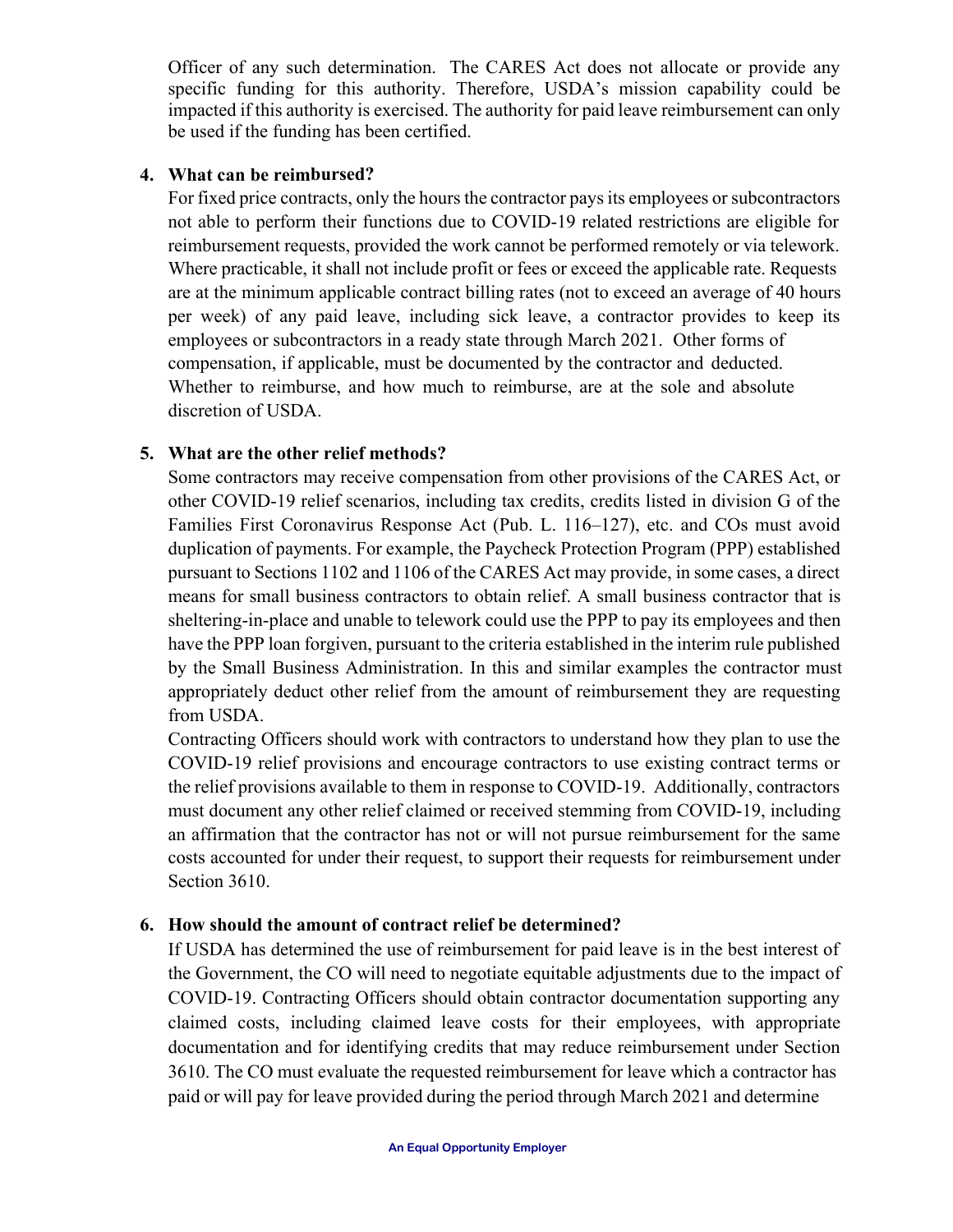the maximum funds needed to grant the request. Analysis should be conducted in collaboration with the COR/PO. Once a maximum potential reimbursement amount is identified, the CO should work with their Budget Office to determine if there is funding available to fulfill the possible maximum request.

#### **7. How should the modification be issued?**

- A. Document the rationale and decision as required by FAR 43.204. Incorporate the attached clause, 452.231.71 CARES ACT CONTRACTOR REIMBURSEMENT (APRIL 2020).
- B. In accordance with OMB Memorandum M-20-21, to support accountability and transparency related to Section 3610, when processing modifications report them to the Federal Procurement Data System (FPDS) entering "COVID-19 3610" at the beginning of the Description of Requirements data field on the contract action report (CAR) for the modification. Such CARs must also include the National Interest Action Code established for identifying all COVID related procurement actions (COVID-19 2020). This will support USDA and federal-wide analysis of contractor payments, both pre and post award, to support oversight and tracking of Section 3610 implementation.
- C. Additionally, for transparency COs shall establish one or more separate contract line items for Section 3610 COVID-19 payments to ensure traceability of expenditures. Contact the IAS Help Desk for issues with adjusting prior year funds.

The following Attachment provides clause information for use in contracts impacted by Section 3610. Questions regarding this guidance may be sent to [procurement.policy@usda.gov.](mailto:procurement.policy@usda.gov)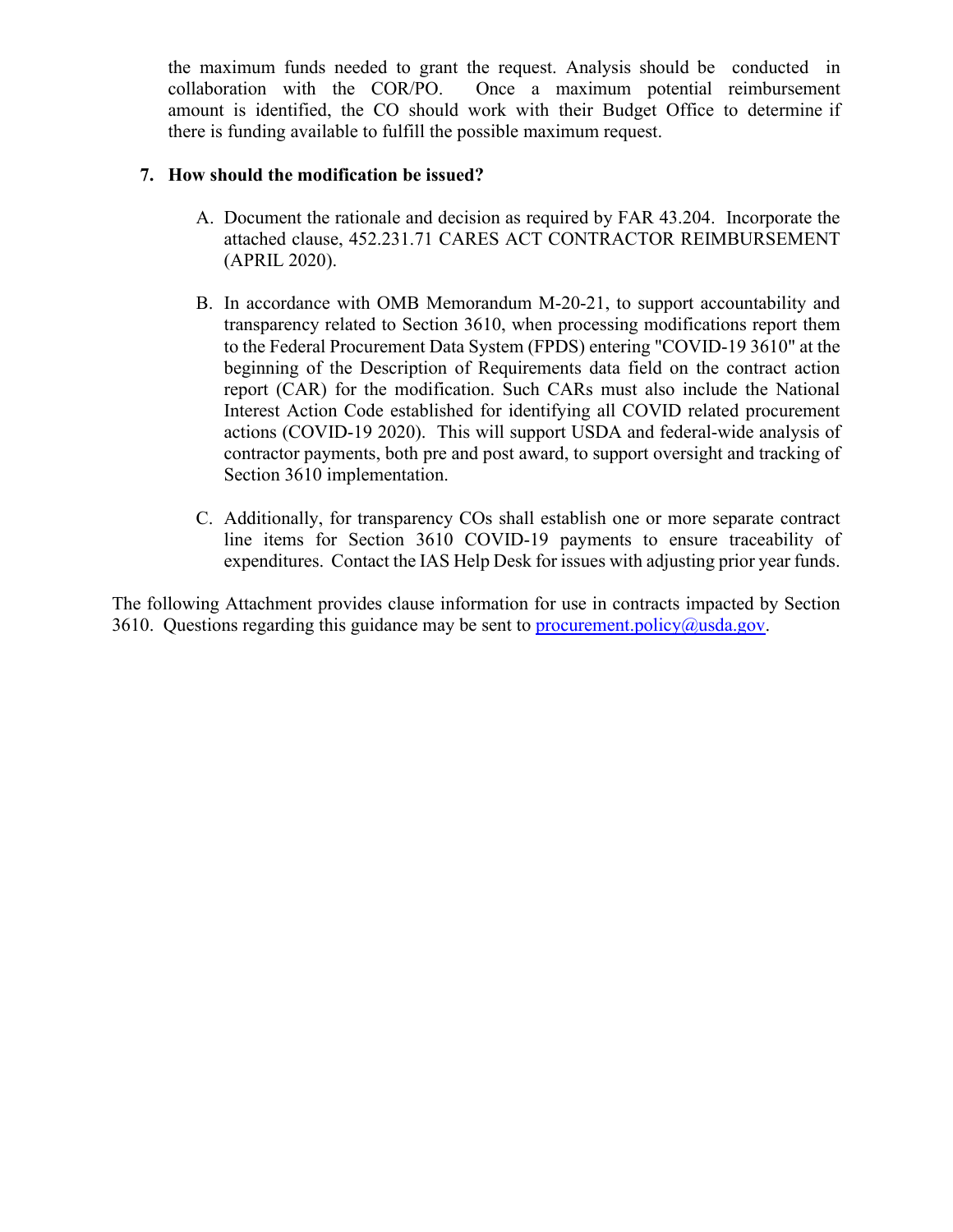# **ATTACHMENT**

# **Prescription**

#### 431.201-3 Determining Reasonableness.

Section 3610 of the Coronavirus Aid, Relief, and Economic Security (CARES) Act allows contract modifications to reimburse paid leave. Specifically, Section 3610 states "*subject to the availability of appropriations, funds made available to an agency by this Act or any other Act may be used by such agency to modify the terms and conditions of a contract, or other agreement, without consideration, to reimburse at the minimum applicable contract billing*  rates not to exceed an average of 40 hours per week any paid leave, including sick leave, a *contractor provides to keep its employees or subcontractors in a ready state, including to protect the life and safety of Government and contractor personnel, but in no event beyond September 30, 2020."*

The clause at, 452.231.71 CARES ACT CONTRACTOR REIMBURSEMENT (APRIL 2020), shall be inserted via modification, in all contracts in which a contractor requests reimbursement in accordance with the CARES Act. The clause directs the contractor to provide documentation for the contracting officer and supervisor to approve, prior to contractor reimbursement. Contractor's documentation must demonstrate that due to national emergency: 1) The contractor cannot perform work onsite; 2) Telework is not an option; 3) The contractor is required to maintain ready state; and 4) Calculations were performed deducting applicable credits to determine the reimbursement amount.

Requests for equitable adjustment should be considered on a case-by-case basis considering, among other factors, whether the requested costs would be allowable and reasonable to protect the health and safety of contract employees as part of the performance of the contract. The standard for what is "reasonable," according to FAR § 31.201-3, is what a prudent person would do under the circumstances prevailing at the time the decision was made to incur the cost (e.g., did the contractor take actions consistent with CDC guidance; did the contractor reach out to the contracting officer to discuss appropriate actions).

### **Clause**

As prescribed in 431.201-3 insert the following clause:

### **452.231.71 CARES ACT CONTRACTOR REIMBURSEMENT (APRIL 2020)**

(a) When requesting cost reimbursement for cost type contracts or equitable adjustment for fixed price/time-and-materials type contracts in accordance with Section 3610 of the CARES Act, the contractor is required to submit the following documentation, for approval by the contracting officer, demonstrating the following:

- i. Cannot work onsite: Contractor employees cannot perform work on a site that has been approved by the federal government, including a federally owned or -leased facility or site, due to facility closures or other restrictions;
- ii. Cannot telework: Contractor employees cannot telework because their job duties cannot be performed remotely during the COVID-19 public health emergency;